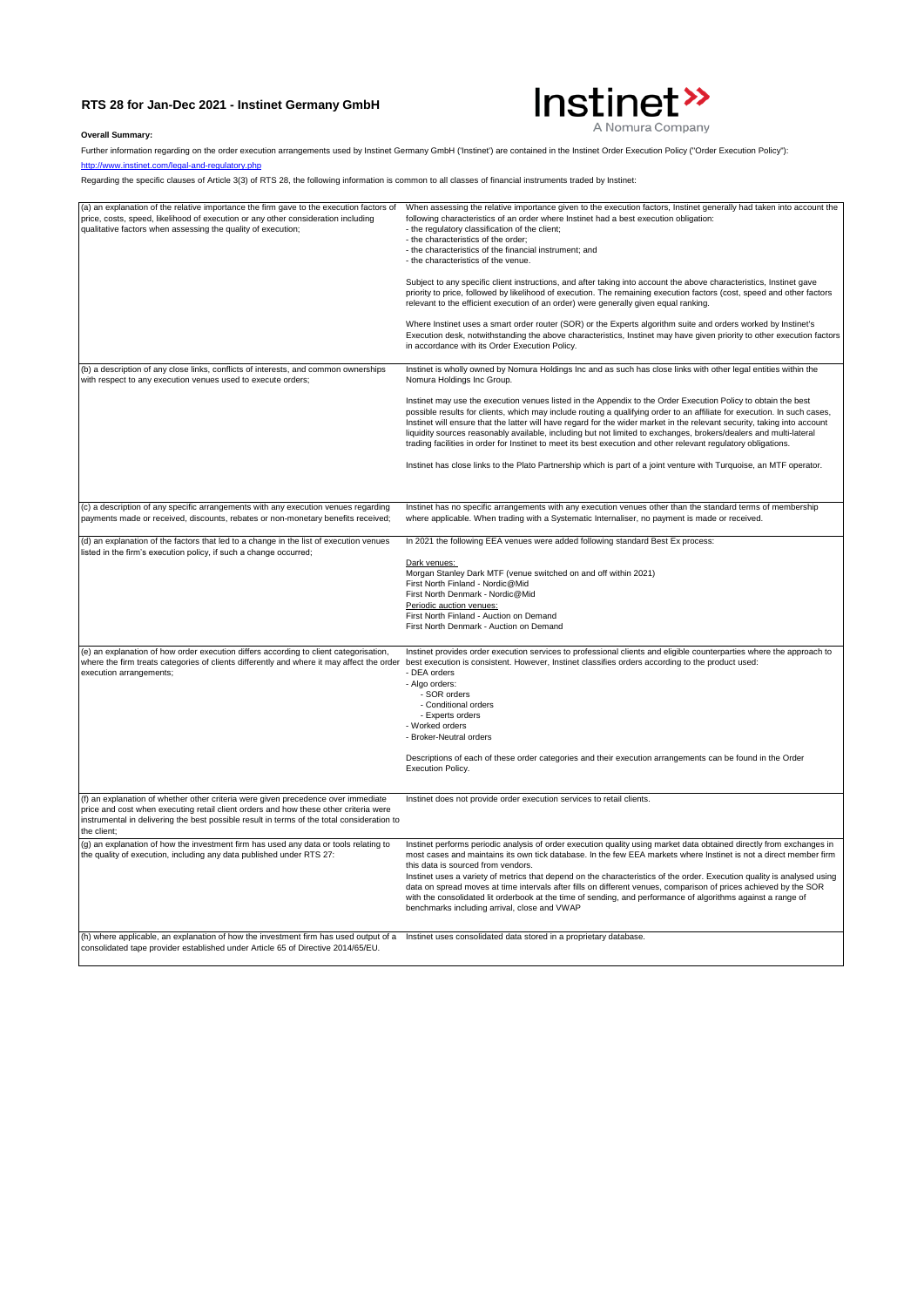## Percentage values displaying zero are rounded values.

Percentage values relating to passive and aggressive orders are zero where the venue does not publish Last Liquidity information.

| Top 5 Venues: Small caps, Traded on a Trading Venue                                                        |             |                                                                          |                                                                            |                                 |                                    |                                  |  |
|------------------------------------------------------------------------------------------------------------|-------------|--------------------------------------------------------------------------|----------------------------------------------------------------------------|---------------------------------|------------------------------------|----------------------------------|--|
| <b>Class of Instrument</b><br>Equities - Shares and Depositary Receipts: Tick size liquidity bands 1 and 2 |             |                                                                          |                                                                            |                                 |                                    |                                  |  |
| Notification if <1 average trade per business day in the previous year<br>No                               |             |                                                                          |                                                                            |                                 |                                    |                                  |  |
| Top five execution venues ranked in terms of traded<br>volumes (descending order)                          | MIC.        | Proportion of volume traded<br>as a percentage of total in<br>that class | Proportion of orders<br>executed as a percentage<br>of total in that class | Percentage of<br>passive orders | Percentage of<br>aggressive orders | Percentage of<br>directed orders |  |
| CITADEL CONNECT EUROPE - EU - SYSTEMATIC INT EUCC.                                                         |             | 1.2%                                                                     | 0.8%                                                                       | 0%                              | 100%                               | 0%                               |  |
| CBOE EUROPE - DXE ORDER BOOKS (NL)                                                                         | <b>CEUX</b> | 0.7%                                                                     | 0.9%                                                                       | 62%                             | 10%                                | 88%                              |  |
| TOWER RESEARCH CAPITAL EUROPE - SYSTEMATI TOWR                                                             |             | 0.6%                                                                     | 0.5%                                                                       | 0%                              | 100%                               | 57%                              |  |
| FURONEXT - FURONEXT AMSTERDAM                                                                              | <b>XAMS</b> | 0.5%                                                                     | 0.2%                                                                       | 47%                             | 47%                                | 38%                              |  |
| XETRA - REGULIERTER MARKT                                                                                  | <b>XETA</b> | 0.4%                                                                     | 0.6%                                                                       | 49%                             | 41%                                | 72%                              |  |

Instinet accessed execution venues

## **Top 5 Brokers: Small caps, Traded on a Trading Venue**

| <b>Class of Instrument</b><br>Notification if <1 average trade per business day in the previous year |                      | Equities - Shares and Depositary Receipts: Tick size liquidity bands 1 and 2<br>No |                                                                         |                                  |  |  |
|------------------------------------------------------------------------------------------------------|----------------------|------------------------------------------------------------------------------------|-------------------------------------------------------------------------|----------------------------------|--|--|
| Top five brokers ranked in terms of traded volumes<br>(descending order)                             | LEI                  | Proportion of volume traded as a percentage of total in<br>that class              | Proportion of orders executed as a<br>percentage of total in that class | Percentage of<br>directed orders |  |  |
| Instinet Europe Limited                                                                              | 213800MXAKR2LA1VBM44 | 93.7%                                                                              | 92.7%                                                                   | 53%                              |  |  |
| Wood & Company Financial Services AS                                                                 | 549300UYJKOXE3HB8L79 | 0.1%                                                                               | 0.1%                                                                    | 5%                               |  |  |
| Banco Santander S.A.                                                                                 | 5493006QMFDDMYWIAM13 | 0.1%                                                                               | 0.1%                                                                    | 28%                              |  |  |
| Baader Bank AG                                                                                       | 529900JFOPPEDUR61H13 | 0.0%                                                                               | 0.0%                                                                    | 0%                               |  |  |
| <b>Piraeus Securities SA</b>                                                                         | 213800I9XHTVLX73Z109 | $0.0\%$                                                                            | 0.0%                                                                    | 36%                              |  |  |

Instinet Europe Limited is used to access EEA ISINs that are traded in GBP.

Wood & Company Financial Services AS is used as a broker to access Central and Eastern Europe markets.

Banco Santander S.A is used as a broker to access Bolsa de Madrid.

Baader Bank is used to access Frankfurt, Munich, Stuttgart, Berlin, Hamburg and Dusseldorf Exchanges.

Piraeus Securities SA is used as a broker in Greek equities.

To assist clients in understanding where their orders are routed, the below additional tables and summaries rank venues and brokers where shares have an EEA listing.

| Top 5 Venues: Small caps, EEA Listings only                                                     |                                                                              |                                                                          |                                                                            |                                 |                                    |                                  |  |
|-------------------------------------------------------------------------------------------------|------------------------------------------------------------------------------|--------------------------------------------------------------------------|----------------------------------------------------------------------------|---------------------------------|------------------------------------|----------------------------------|--|
| <b>Class of Instrument</b>                                                                      | Equities - Shares and Depositary Receipts: Tick size liquidity bands 1 and 2 |                                                                          |                                                                            |                                 |                                    |                                  |  |
| Notification if <1 average trade per business day in the previous year                          |                                                                              | No                                                                       |                                                                            |                                 |                                    |                                  |  |
| Top five execution venues ranked in terms of traded<br><b>MIC</b><br>volumes (descending order) |                                                                              | Proportion of volume traded<br>as a percentage of total in<br>that class | Proportion of orders<br>executed as a percentage<br>of total in that class | Percentage of<br>passive orders | Percentage of<br>aggressive orders | Percentage of<br>directed orders |  |
| CBOE EUROPE - DXE ORDER BOOKS (NL)                                                              | <b>CEUX</b>                                                                  | 15.4%                                                                    | 15.0%                                                                      | 72%                             | 11%                                | 88%                              |  |
| EURONEXT - EURONEXT AMSTERDAM                                                                   | <b>XAMS</b>                                                                  | 9.6%                                                                     | 3.1%                                                                       | 47%                             | 46%                                | 31%                              |  |
| NASDAQ STOCKHOLM AB                                                                             | <b>XSTO</b>                                                                  | 9.4%                                                                     | 6.5%                                                                       | 34%                             | 58%                                | 63%                              |  |
| XETRA - REGULIERTER MARKT                                                                       | <b>XETA</b>                                                                  | 9.2%                                                                     | 9.9%                                                                       | 50%                             | 39%                                | 71%                              |  |
| <b>CBOE EUROPE - DXE DARK ORDER BOOK (NL)</b>                                                   | CEUD                                                                         | 5.6%                                                                     | 2.2%                                                                       | 35%                             | 46%                                | 70%                              |  |

Auction trading represents the remaining percentage after passive and aggressive orders; these are typically much larger size than continuous orders.

| Top 5 Brokers: Small caps, EEA Listings only                                                         |                      |                                                                                    |                                                                         |                                  |  |  |  |
|------------------------------------------------------------------------------------------------------|----------------------|------------------------------------------------------------------------------------|-------------------------------------------------------------------------|----------------------------------|--|--|--|
| <b>Class of Instrument</b><br>Notification if <1 average trade per business day in the previous year |                      | Equities - Shares and Depositary Receipts: Tick size liquidity bands 1 and 2<br>No |                                                                         |                                  |  |  |  |
| Top five brokers ranked in terms of traded volumes<br>(descending order)                             | LEI                  | Proportion of volume traded as a percentage of total in<br>that class              | Proportion of orders executed as a<br>percentage of total in that class | Percentage of<br>directed orders |  |  |  |
| Instinet Europe Limited                                                                              | 213800MXAKR2LA1VBM44 | 7.5%                                                                               | 4.8%                                                                    | 60%                              |  |  |  |
| Banco Santander S.A.                                                                                 | 5493006QMFDDMYWIAM13 | 1.7%                                                                               | 1.3%                                                                    | 30%                              |  |  |  |
| Wood & Company Financial Services AS                                                                 | 549300UYJKOXE3HB8L79 | 1.0%                                                                               | 1.2%                                                                    | 10%                              |  |  |  |
| <b>Piraeus Securities SA</b>                                                                         | 213800I9XHTVLX73Z109 | 0.2%                                                                               | 0.4%                                                                    | 36%                              |  |  |  |
| Baader Bank AG                                                                                       | 529900JFOPPEDUR61H13 | 0.2%                                                                               | 0.1%                                                                    | 0%                               |  |  |  |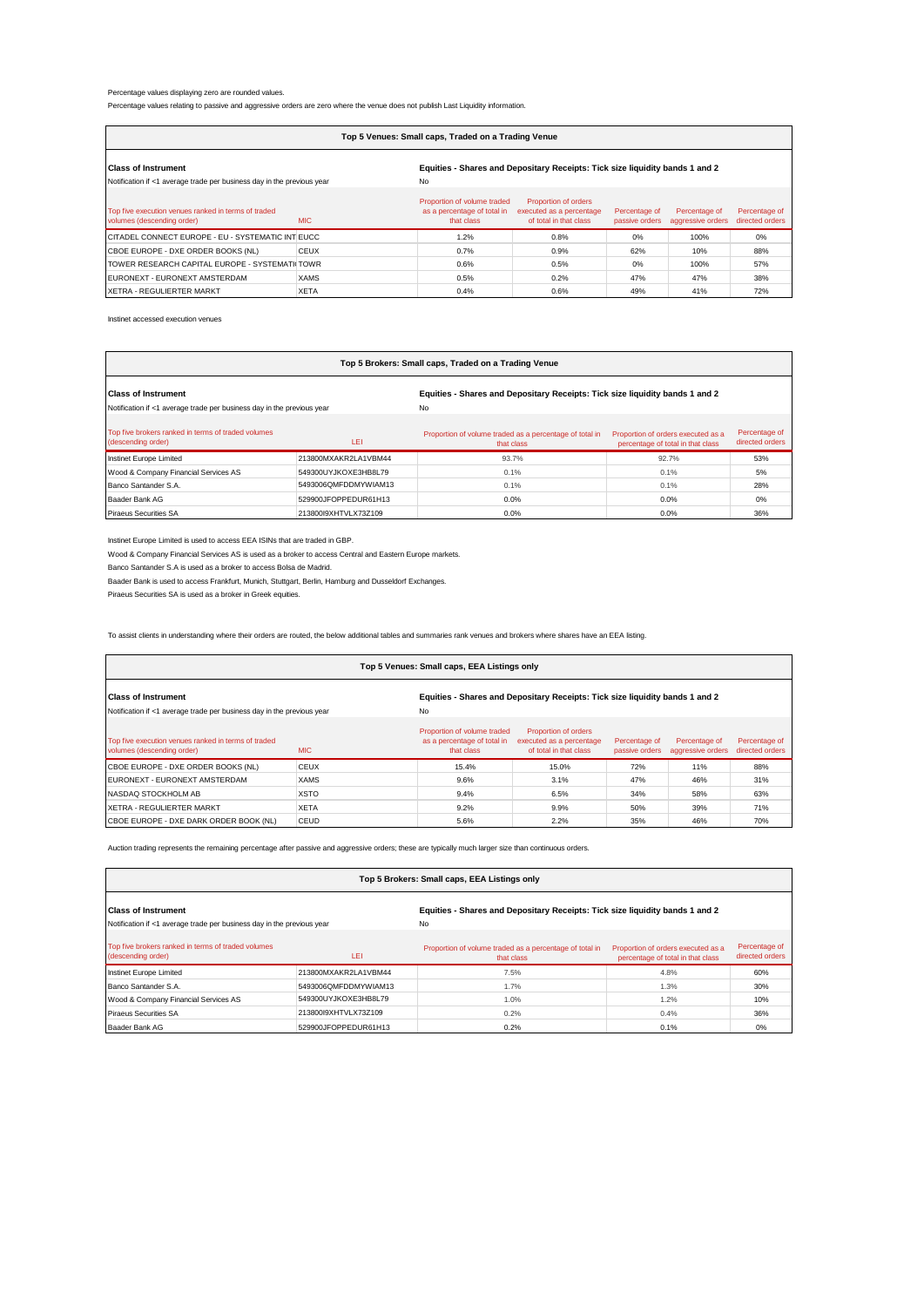| Top 5 Venues: Mid caps, Traded on a Trading Venue                                 |                                                                              |                                                                          |                                                                            |                                 |                                    |                                  |
|-----------------------------------------------------------------------------------|------------------------------------------------------------------------------|--------------------------------------------------------------------------|----------------------------------------------------------------------------|---------------------------------|------------------------------------|----------------------------------|
| <b>Class of Instrument</b>                                                        | Equities - Shares and Depositary Receipts: Tick size liquidity bands 3 and 4 |                                                                          |                                                                            |                                 |                                    |                                  |
| Notification if <1 average trade per business day in the previous year            |                                                                              | No                                                                       |                                                                            |                                 |                                    |                                  |
| Top five execution venues ranked in terms of traded<br>volumes (descending order) | <b>MIC</b>                                                                   | Proportion of volume traded<br>as a percentage of total in<br>that class | Proportion of orders<br>executed as a percentage<br>of total in that class | Percentage of<br>passive orders | Percentage of<br>aggressive orders | Percentage of<br>directed orders |
| XETRA - REGULIERTER MARKT                                                         | <b>XETA</b>                                                                  | 11.4%                                                                    | 8.4%                                                                       | 67%                             | 23%                                | 73%                              |
| CBOE EUROPE - DXE ORDER BOOKS (NL)                                                | <b>CEUX</b>                                                                  | 8.8%                                                                     | 16.5%                                                                      | 60%                             | 16%                                | 62%                              |
| EURONEXT - EURONEXT PARIS                                                         | <b>XPAR</b>                                                                  | 6.9%                                                                     | 5.9%                                                                       | 64%                             | 27%                                | 62%                              |
| TURQUOISE EUROPE - DARK                                                           | <b>TOEM</b>                                                                  | 5.5%                                                                     | 6.6%                                                                       | 62%                             | 36%                                | 91%                              |

NASDAQ STOCKHOLM AB XSTO 5.0% 5.8% 43% 50% 68%

| Top 5 Brokers: Mid caps, Traded on a Trading Venue                       |                      |                                                                              |                                                                         |                                  |  |  |  |
|--------------------------------------------------------------------------|----------------------|------------------------------------------------------------------------------|-------------------------------------------------------------------------|----------------------------------|--|--|--|
| <b>Class of Instrument</b>                                               |                      | Equities - Shares and Depositary Receipts: Tick size liquidity bands 3 and 4 |                                                                         |                                  |  |  |  |
| Notification if <1 average trade per business day in the previous year   |                      | No                                                                           |                                                                         |                                  |  |  |  |
| Top five brokers ranked in terms of traded volumes<br>(descending order) | LEI                  | Proportion of volume traded as a percentage of total in<br>that class        | Proportion of orders executed as a<br>percentage of total in that class | Percentage of<br>directed orders |  |  |  |
| Instinet Europe Limited                                                  | 213800MXAKR2LA1VBM44 | 23.3%                                                                        | 12.1%                                                                   | 29%                              |  |  |  |
| Banco Santander S.A.                                                     | 5493006QMFDDMYWIAM13 | 1.1%                                                                         | 1.1%                                                                    | 37%                              |  |  |  |
| Wood & Company Financial Services AS                                     | 549300UYJKOXE3HB8L79 | 0.4%                                                                         | 0.5%                                                                    | 18%                              |  |  |  |
| Patria Finance AS                                                        | 31570010000000009213 | 0.3%                                                                         | 0.4%                                                                    | 25%                              |  |  |  |
| <b>Piraeus Securities SA</b>                                             | 213800I9XHTVLX73Z109 | 0.2%                                                                         | 0.2%                                                                    | 47%                              |  |  |  |

Patria Finance AS are used as brokers to access Central and Eastern Europe markets.

| Top 5 Venues: Mid caps, EEA Listings only                                                       |                                                                              |                                                                          |                                                                            |                                 |                                    |                                  |  |
|-------------------------------------------------------------------------------------------------|------------------------------------------------------------------------------|--------------------------------------------------------------------------|----------------------------------------------------------------------------|---------------------------------|------------------------------------|----------------------------------|--|
| <b>Class of Instrument</b>                                                                      | Equities - Shares and Depositary Receipts: Tick size liquidity bands 3 and 4 |                                                                          |                                                                            |                                 |                                    |                                  |  |
| No<br>Notification if <1 average trade per business day in the previous year                    |                                                                              |                                                                          |                                                                            |                                 |                                    |                                  |  |
| Top five execution venues ranked in terms of traded<br><b>MIC</b><br>volumes (descending order) |                                                                              | Proportion of volume traded<br>as a percentage of total in<br>that class | Proportion of orders<br>executed as a percentage<br>of total in that class | Percentage of<br>passive orders | Percentage of<br>aggressive orders | Percentage of<br>directed orders |  |
| XETRA - REGULIERTER MARKT                                                                       | <b>XETA</b>                                                                  | 15.1%                                                                    | 9.8%                                                                       | 67%                             | 23%                                | 73%                              |  |
| CBOE EUROPE - DXE ORDER BOOKS (NL)                                                              | <b>CEUX</b>                                                                  | 11.3%                                                                    | 18.7%                                                                      | 60%                             | 16%                                | 62%                              |  |
| EURONEXT - EURONEXT PARIS                                                                       | <b>XPAR</b>                                                                  | 9.0%                                                                     | 6.9%                                                                       | 64%                             | 27%                                | 62%                              |  |
| TURQUOISE EUROPE - DARK                                                                         | <b>TOEM</b>                                                                  | 7.2%                                                                     | 7.7%                                                                       | 62%                             | 36%                                | 92%                              |  |
| NASDAQ STOCKHOLM AB                                                                             | <b>XSTO</b>                                                                  | 6.4%                                                                     | 6.5%                                                                       | 44%                             | 49%                                | 68%                              |  |

| Top 5 Brokers: Mid caps, EEA Listings only                               |                      |                                                                              |                                                                         |                                  |  |  |  |
|--------------------------------------------------------------------------|----------------------|------------------------------------------------------------------------------|-------------------------------------------------------------------------|----------------------------------|--|--|--|
| <b>Class of Instrument</b>                                               |                      | Equities - Shares and Depositary Receipts: Tick size liquidity bands 3 and 4 |                                                                         |                                  |  |  |  |
| Notification if <1 average trade per business day in the previous year   |                      | No                                                                           |                                                                         |                                  |  |  |  |
| Top five brokers ranked in terms of traded volumes<br>(descending order) | LEI                  | Proportion of volume traded as a percentage of total in<br>that class        | Proportion of orders executed as a<br>percentage of total in that class | Percentage of<br>directed orders |  |  |  |
| Instinet Europe Limited                                                  | 213800MXAKR2LA1VBM44 | 2.5%                                                                         | 0.9%                                                                    | 32%                              |  |  |  |
| Banco Santander S.A.                                                     | 5493006QMFDDMYWIAM13 | 1.4%                                                                         | 1.2%                                                                    | 35%                              |  |  |  |
| Wood & Company Financial Services AS                                     | 549300UYJKOXE3HB8L79 | 0.5%                                                                         | 0.6%                                                                    | 19%                              |  |  |  |
| Patria Finance AS                                                        | 31570010000000009213 | 0.4%                                                                         | 0.4%                                                                    | 25%                              |  |  |  |
| <b>Piraeus Securities SA</b>                                             | 213800I9XHTVLX73Z109 | 0.2%                                                                         | 0.3%                                                                    | 47%                              |  |  |  |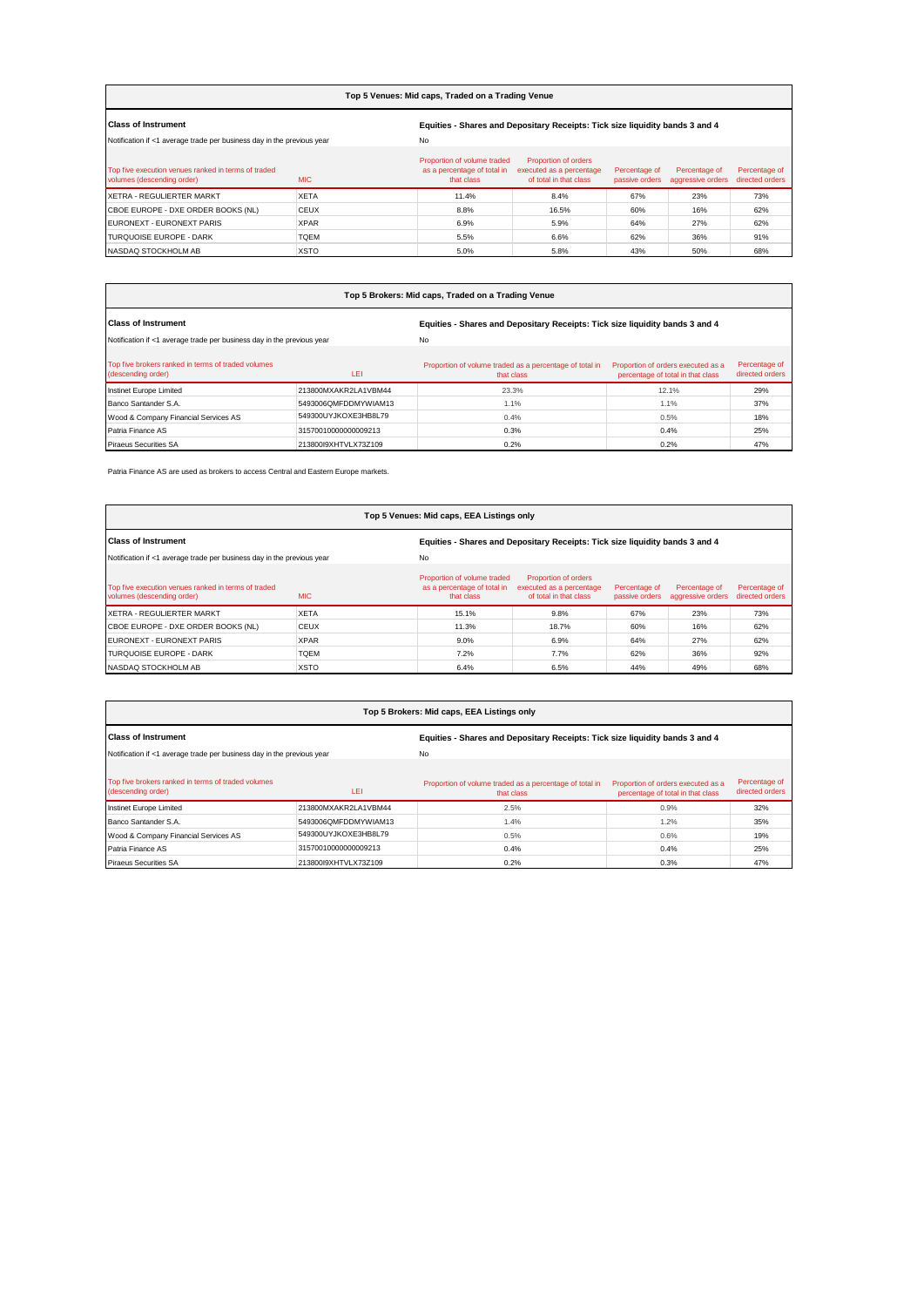| Top 5 Venues: Large caps, Traded on a Trading Venue                                             |                                                                              |                                                                          |                                                                            |                                 |                                    |                                  |  |
|-------------------------------------------------------------------------------------------------|------------------------------------------------------------------------------|--------------------------------------------------------------------------|----------------------------------------------------------------------------|---------------------------------|------------------------------------|----------------------------------|--|
| <b>Class of Instrument</b>                                                                      | Equities - Shares and Depositary Receipts: Tick size liquidity bands 5 and 6 |                                                                          |                                                                            |                                 |                                    |                                  |  |
| Notification if <1 average trade per business day in the previous year                          |                                                                              | No                                                                       |                                                                            |                                 |                                    |                                  |  |
| Top five execution venues ranked in terms of traded<br><b>MIC</b><br>volumes (descending order) |                                                                              | Proportion of volume traded<br>as a percentage of total in<br>that class | Proportion of orders<br>executed as a percentage<br>of total in that class | Percentage of<br>passive orders | Percentage of<br>aggressive orders | Percentage of<br>directed orders |  |
| XETRA - REGULIERTER MARKT                                                                       | <b>XETA</b>                                                                  | 12.6%                                                                    | 6.8%                                                                       | 69%                             | 25%                                | 69%                              |  |
| EURONEXT - EURONEXT PARIS                                                                       | <b>XPAR</b>                                                                  | 8.3%                                                                     | 5.1%                                                                       | 70%                             | 24%                                | 56%                              |  |
| <b>CBOE EUROPE - DXE ORDER BOOKS (NL)</b>                                                       | <b>CEUX</b>                                                                  | 7.8%                                                                     | 16.9%                                                                      | 64%                             | 13%                                | 42%                              |  |
| TURQUOISE FUROPE - DARK                                                                         | <b>TOEM</b>                                                                  | 5.8%                                                                     | 16.0%                                                                      | 76%                             | 23%                                | 97%                              |  |
| EURONEXT - EURONEXT AMSTERDAM                                                                   | <b>XAMS</b>                                                                  | 4.7%                                                                     | 3.0%                                                                       | 69%                             | 26%                                | 54%                              |  |

| Top 5 Brokers: Large caps, Traded on a Trading Venue                     |                      |                                                                              |                                                                         |                                  |  |  |  |
|--------------------------------------------------------------------------|----------------------|------------------------------------------------------------------------------|-------------------------------------------------------------------------|----------------------------------|--|--|--|
| <b>Class of Instrument</b>                                               |                      | Equities - Shares and Depositary Receipts: Tick size liquidity bands 5 and 6 |                                                                         |                                  |  |  |  |
| Notification if <1 average trade per business day in the previous year   |                      | <b>No</b>                                                                    |                                                                         |                                  |  |  |  |
| Top five brokers ranked in terms of traded volumes<br>(descending order) | LEI                  | Proportion of volume traded as a percentage of total in<br>that class        | Proportion of orders executed as a<br>percentage of total in that class | Percentage of<br>directed orders |  |  |  |
| Instinet Europe Limited                                                  | 213800MXAKR2LA1VBM44 | 31.1%                                                                        | 17.0%                                                                   | 30%                              |  |  |  |
| Banco Santander S.A.                                                     | 5493006QMFDDMYWIAM13 | 1.3%                                                                         | 0.8%                                                                    | 60%                              |  |  |  |
| Wood & Company Financial Services AS                                     | 549300UYJKOXE3HB8L79 | 0.2%                                                                         | 0.3%                                                                    | 18%                              |  |  |  |
| Patria Finance AS                                                        | 31570010000000009213 | $0.0\%$                                                                      | 0.1%                                                                    | 20%                              |  |  |  |
| Auriga Global Investors, S.V., S.A.                                      | 213800TFSEDK4Y98VZ05 | 0.0%                                                                         | 0.0%                                                                    | 73%                              |  |  |  |

Auriga Global Investors, S.V., S.A. are used as DEA brokers to access Bolsa de Madrid.

| Top 5 Venues: Large caps, EEA Listings only                                                     |                                                                              |                                                                          |                                                                            |                                 |                                    |                                  |  |
|-------------------------------------------------------------------------------------------------|------------------------------------------------------------------------------|--------------------------------------------------------------------------|----------------------------------------------------------------------------|---------------------------------|------------------------------------|----------------------------------|--|
| <b>Class of Instrument</b>                                                                      | Equities - Shares and Depositary Receipts: Tick size liquidity bands 5 and 6 |                                                                          |                                                                            |                                 |                                    |                                  |  |
| Notification if <1 average trade per business day in the previous year                          |                                                                              | No                                                                       |                                                                            |                                 |                                    |                                  |  |
| Top five execution venues ranked in terms of traded<br>volumes (descending order)<br><b>MIC</b> |                                                                              | Proportion of volume traded<br>as a percentage of total in<br>that class | Proportion of orders<br>executed as a percentage<br>of total in that class | Percentage of<br>passive orders | Percentage of<br>aggressive orders | Percentage of<br>directed orders |  |
| XETRA - REGULIERTER MARKT                                                                       | <b>XETA</b>                                                                  | 18.6%                                                                    | 8.3%                                                                       | 69%                             | 25%                                | 69%                              |  |
| EURONEXT - EURONEXT PARIS                                                                       | <b>XPAR</b>                                                                  | 12.2%                                                                    | 6.2%                                                                       | 70%                             | 24%                                | 56%                              |  |
| CBOE EUROPE - DXE ORDER BOOKS (NL)                                                              | <b>CEUX</b>                                                                  | 11.1%                                                                    | 20.0%                                                                      | 65%                             | 13%                                | 41%                              |  |
| TURQUOISE EUROPE - DARK                                                                         | <b>TQEM</b>                                                                  | 8.4%                                                                     | 19.3%                                                                      | 76%                             | 23%                                | 97%                              |  |
| EURONEXT - EURONEXT AMSTERDAM                                                                   | <b>XAMS</b>                                                                  | 6.2%                                                                     | 3.2%                                                                       | 70%                             | 25%                                | 55%                              |  |

| Top 5 Brokers: Large caps, EEA Listings only                             |                                                                              |                                                                       |                                                                         |                                  |  |  |  |  |  |
|--------------------------------------------------------------------------|------------------------------------------------------------------------------|-----------------------------------------------------------------------|-------------------------------------------------------------------------|----------------------------------|--|--|--|--|--|
| <b>Class of Instrument</b>                                               | Equities - Shares and Depositary Receipts: Tick size liquidity bands 5 and 6 |                                                                       |                                                                         |                                  |  |  |  |  |  |
| Notification if <1 average trade per business day in the previous year   |                                                                              | No                                                                    |                                                                         |                                  |  |  |  |  |  |
| Top five brokers ranked in terms of traded volumes<br>(descending order) | LEI                                                                          | Proportion of volume traded as a percentage of total in<br>that class | Proportion of orders executed as a<br>percentage of total in that class | Percentage of<br>directed orders |  |  |  |  |  |
| Banco Santander S.A.                                                     | 5493006QMFDDMYWIAM13                                                         | 1.9%                                                                  | 0.9%                                                                    | 60%                              |  |  |  |  |  |
| Instinet Europe Limited                                                  | 213800MXAKR2LA1VBM44                                                         | 1.5%                                                                  | 2.1%                                                                    | 91%                              |  |  |  |  |  |
| Wood & Company Financial Services AS                                     | 549300UYJKOXE3HB8L79                                                         | 0.2%                                                                  | 0.3%                                                                    | 18%                              |  |  |  |  |  |
| Patria Finance AS                                                        | 31570010000000009213                                                         | 0.1%                                                                  | 0.1%                                                                    | 20%                              |  |  |  |  |  |
| Auriga Global Investors, S.V., S.A.                                      | 213800TFSEDK4Y98VZ05                                                         | $0.0\%$                                                               | 0.0%                                                                    | 73%                              |  |  |  |  |  |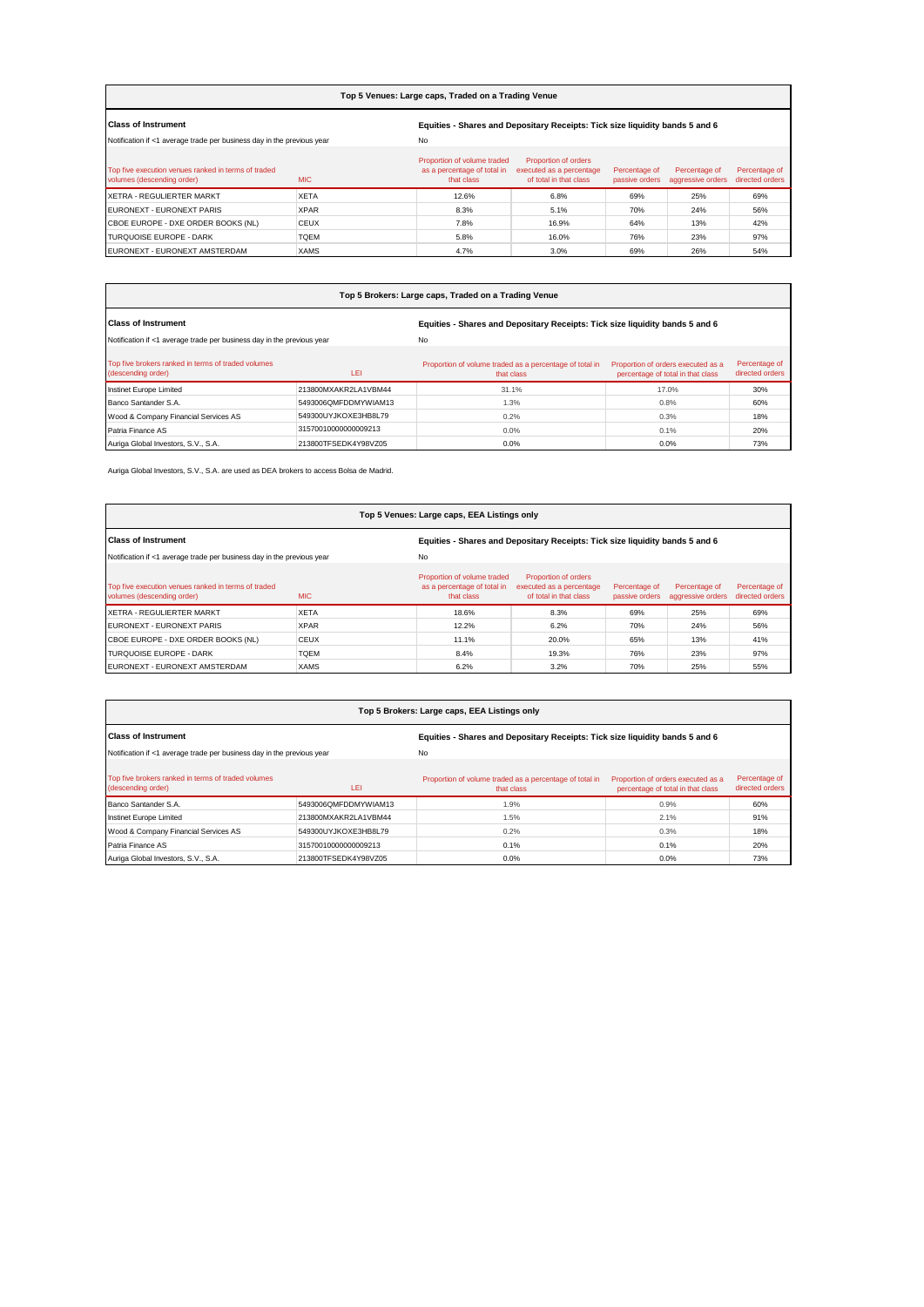| Top 5 Venues: ETPs, Traded on a Trading Venue                                                                                                   |             |                                                                          |                                                                            |                                 |                                       |                                  |  |  |
|-------------------------------------------------------------------------------------------------------------------------------------------------|-------------|--------------------------------------------------------------------------|----------------------------------------------------------------------------|---------------------------------|---------------------------------------|----------------------------------|--|--|
| Exchange Traded Products (Exchange Traded Funds, Exchange Traded Notes and<br><b>Exchange Traded Commodities)</b><br><b>Class of Instrument</b> |             |                                                                          |                                                                            |                                 |                                       |                                  |  |  |
| Notification if <1 average trade per business day in the previous year                                                                          |             | No                                                                       |                                                                            |                                 |                                       |                                  |  |  |
| Top five execution venues ranked in terms of traded volumes<br>(descending order)                                                               | <b>MIC</b>  | Proportion of volume<br>traded as a percentage of<br>total in that class | Proportion of orders<br>executed as a percentage<br>of total in that class | Percentage of<br>passive orders | Percentage of<br>aggressive<br>orders | Percentage of<br>directed orders |  |  |
| <b>IXETRA - REGULIERTER MARKT</b>                                                                                                               | <b>XETA</b> | 6.3%                                                                     | 16.9%                                                                      | 31%                             | 61%                                   | 71%                              |  |  |
| <b>FIRST NORTH SWEDEN</b>                                                                                                                       | <b>FNSE</b> | 3.5%                                                                     | 7.4%                                                                       | 25%                             | 62%                                   | 31%                              |  |  |
| ELECTRONIC ETF. ETC/ETN AND OPEN-END FUNDS MARKET                                                                                               | <b>ETFP</b> | 2.7%                                                                     | 4.8%                                                                       | 25%                             | 73%                                   | 40%                              |  |  |
| EURONEXT - EURONEXT PARIS                                                                                                                       | <b>XPAR</b> | 0.6%                                                                     | 1.4%                                                                       | 22%                             | 69%                                   | 17%                              |  |  |
| EURONEXT - EURONEXT AMSTERDAM                                                                                                                   | <b>XAMS</b> | 0.5%                                                                     | 1.4%                                                                       | 15%                             | 71%                                   | 23%                              |  |  |

First North and ETFPlus are the ETP trading segments of Nasdaq OMX Nordic and Borsa Italiana, respectively.

| Top 5 Brokers: ETPs, Traded on a Trading Venue                           |                      |                                                                                                                   |                                                                         |                                  |  |  |  |  |  |
|--------------------------------------------------------------------------|----------------------|-------------------------------------------------------------------------------------------------------------------|-------------------------------------------------------------------------|----------------------------------|--|--|--|--|--|
| <b>Class of Instrument</b>                                               |                      | Exchange Traded Products (Exchange Traded Funds, Exchange Traded Notes and<br><b>Exchange Traded Commodities)</b> |                                                                         |                                  |  |  |  |  |  |
| Notification if <1 average trade per business day in the previous year   |                      | No                                                                                                                |                                                                         |                                  |  |  |  |  |  |
| Top five brokers ranked in terms of traded volumes (descending<br>order) | LEI                  | Proportion of volume traded as a percentage of total in<br>that class                                             | Proportion of orders executed as a<br>percentage of total in that class | Percentage of<br>directed orders |  |  |  |  |  |
| Instinet Europe Limited                                                  | 213800MXAKR2LA1VBM44 | 85.8%                                                                                                             | 66.7%                                                                   | 51%                              |  |  |  |  |  |
| Banco Santander S.A.                                                     | 5493006QMFDDMYWIAM13 | 0.3%                                                                                                              | 0.7%                                                                    | 99%                              |  |  |  |  |  |
| Baader Bank AG                                                           | 529900JFOPPFDUR61H13 | 0.0%                                                                                                              | 0.0%                                                                    | 0%                               |  |  |  |  |  |
| <b>Piraeus Securities SA</b>                                             | 213800I9XHTVLX73Z109 | 0.0%                                                                                                              | 0.0%                                                                    | 0%                               |  |  |  |  |  |
| Wood & Company Financial Services AS                                     | 549300UYJKOXE3HB8L79 | 0.0%                                                                                                              | 0.0%                                                                    | 0%                               |  |  |  |  |  |

| Top 5 Venues: ETPs, EEA Listings only                                                           |                                     |                                                                            |                                                                            |                                 |                                       |                                  |  |  |  |
|-------------------------------------------------------------------------------------------------|-------------------------------------|----------------------------------------------------------------------------|----------------------------------------------------------------------------|---------------------------------|---------------------------------------|----------------------------------|--|--|--|
| <b>Class of Instrument</b>                                                                      | <b>Exchange Traded Commodities)</b> | Exchange Traded Products (Exchange Traded Funds, Exchange Traded Notes and |                                                                            |                                 |                                       |                                  |  |  |  |
| Notification if <1 average trade per business day in the previous year                          |                                     | No                                                                         |                                                                            |                                 |                                       |                                  |  |  |  |
| Top five execution venues ranked in terms of traded volumes<br><b>MIC</b><br>(descending order) |                                     | Proportion of volume<br>traded as a percentage of<br>total in that class   | Proportion of orders<br>executed as a percentage<br>of total in that class | Percentage of<br>passive orders | Percentage of<br>aggressive<br>orders | Percentage of<br>directed orders |  |  |  |
| XETRA - REGULIERTER MARKT                                                                       | <b>XETA</b>                         | 34.3%                                                                      | 39.4%                                                                      | 31%                             | 61%                                   | 71%                              |  |  |  |
| <b>FIRST NORTH SWEDEN</b>                                                                       | <b>FNSE</b>                         | 18.9%                                                                      | 17.3%                                                                      | 25%                             | 62%                                   | 31%                              |  |  |  |
| ELECTRONIC ETF. ETC/ETN AND OPEN-END FUNDS MARKET                                               | ETFP                                | 13.9%                                                                      | 10.6%                                                                      | 25%                             | 72%                                   | 41%                              |  |  |  |
| EURONEXT - EURONEXT PARIS                                                                       | <b>XPAR</b>                         | 3.3%                                                                       | 3.3%                                                                       | 22%                             | 69%                                   | 16%                              |  |  |  |
| EURONEXT - EURONEXT AMSTERDAM                                                                   | <b>XAMS</b>                         | 2.7%                                                                       | 3.2%                                                                       | 15%                             | 71%                                   | 23%                              |  |  |  |

| Top 5 Brokers: ETPs, EEA Listings only                                   |                      |                                                                                                                   |                                                                         |                                  |  |  |  |  |  |
|--------------------------------------------------------------------------|----------------------|-------------------------------------------------------------------------------------------------------------------|-------------------------------------------------------------------------|----------------------------------|--|--|--|--|--|
| <b>Class of Instrument</b>                                               |                      | Exchange Traded Products (Exchange Traded Funds, Exchange Traded Notes and<br><b>Exchange Traded Commodities)</b> |                                                                         |                                  |  |  |  |  |  |
| Notification if <1 average trade per business day in the previous year   |                      | No                                                                                                                |                                                                         |                                  |  |  |  |  |  |
| Top five brokers ranked in terms of traded volumes (descending<br>order) | LEI                  | Proportion of volume traded as a percentage of total in<br>that class                                             | Proportion of orders executed as a<br>percentage of total in that class | Percentage of<br>directed orders |  |  |  |  |  |
| Instinet Europe Limited                                                  | 213800MXAKR2LA1VBM44 | 24.0%                                                                                                             | 23.0%                                                                   | 70%                              |  |  |  |  |  |
| Banco Santander S.A.                                                     | 5493006QMFDDMYWIAM13 | 1.8%                                                                                                              | 1.7%                                                                    | 99%                              |  |  |  |  |  |
| Baader Bank AG                                                           | 529900JFOPPEDUR61H13 | $0.0\%$                                                                                                           | 0.0%                                                                    | 0%                               |  |  |  |  |  |
| <b>Piraeus Securities SA</b>                                             | 213800I9XHTVLX73Z109 | $0.0\%$                                                                                                           | 0.0%                                                                    | 0%                               |  |  |  |  |  |
| Wood & Company Financial Services AS                                     | 549300UYJKOXE3HB8L79 | $0.0\%$                                                                                                           | 0.0%                                                                    | 0%                               |  |  |  |  |  |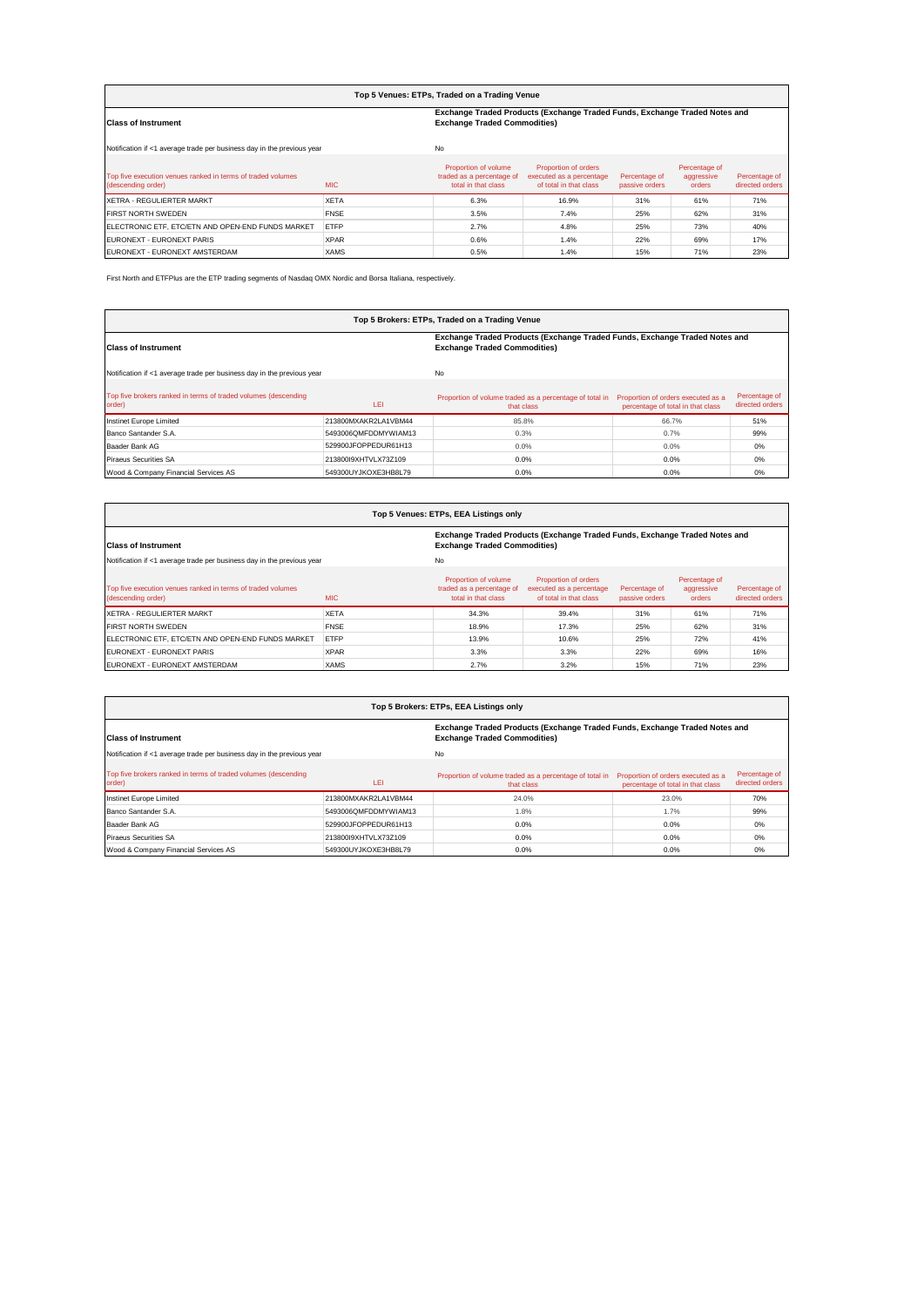| Top 5 Venues: Warrants, Traded on a Trading Venue                                 |             |                                                                          |                                                                            |                                 |                                       |                                  |  |  |  |
|-----------------------------------------------------------------------------------|-------------|--------------------------------------------------------------------------|----------------------------------------------------------------------------|---------------------------------|---------------------------------------|----------------------------------|--|--|--|
| <b>Class of Instrument</b>                                                        |             | Securitized Derivatives: Warrants and Certificate Derivatives            |                                                                            |                                 |                                       |                                  |  |  |  |
| Notification if <1 average trade per business day in the previous year            | No          |                                                                          |                                                                            |                                 |                                       |                                  |  |  |  |
| Top five execution venues ranked in terms of traded volumes<br>(descending order) | <b>MIC</b>  | Proportion of volume<br>traded as a percentage of<br>total in that class | Proportion of orders<br>executed as a percentage<br>of total in that class | Percentage of<br>passive orders | Percentage of<br>aggressive<br>orders | Percentage of<br>directed orders |  |  |  |
| EURONEXT - EURONEXT PARIS                                                         | <b>XPAR</b> | 0.8%                                                                     | 0.3%                                                                       | 29%                             | 55%                                   | 5%                               |  |  |  |
| EURONEXT - EURONEXT AMSTERDAM                                                     | <b>XAMS</b> | 0.3%                                                                     | 0.1%                                                                       | 24%                             | 29%                                   | 0%                               |  |  |  |
| <b>ELECTRONIC SHARE MARKET</b>                                                    | <b>MTAA</b> | 0.2%                                                                     | 0.2%                                                                       | 82%                             | 13%                                   | 0%                               |  |  |  |
| NASDAQ STOCKHOLM AB                                                               | <b>XSTO</b> | 0.2%                                                                     | 0.1%                                                                       | 20%                             | 69%                                   | 0%                               |  |  |  |
| <b>EURONEXT GROWTH PARIS</b>                                                      | <b>ALXP</b> | 0.1%                                                                     | 0.1%                                                                       | 31%                             | 61%                                   | 2%                               |  |  |  |

| Top 5 Brokers: Warrants, Traded on a Trading Venue                       |                      |                                                                       |                                                                         |                                  |  |  |  |  |
|--------------------------------------------------------------------------|----------------------|-----------------------------------------------------------------------|-------------------------------------------------------------------------|----------------------------------|--|--|--|--|
| <b>Class of Instrument</b>                                               |                      | Securitized Derivatives: Warrants and Certificate Derivatives         |                                                                         |                                  |  |  |  |  |
| Notification if <1 average trade per business day in the previous year   |                      | No                                                                    |                                                                         |                                  |  |  |  |  |
| Top five brokers ranked in terms of traded volumes (descending<br>order) | LEI                  | Proportion of volume traded as a percentage of total in<br>that class | Proportion of orders executed as a<br>percentage of total in that class | Percentage of<br>directed orders |  |  |  |  |
| Instinet Europe Limited                                                  | 213800MXAKR2LA1VBM44 | 98.3%                                                                 | 99.1%                                                                   | 65%                              |  |  |  |  |
|                                                                          |                      |                                                                       |                                                                         |                                  |  |  |  |  |
|                                                                          |                      |                                                                       |                                                                         |                                  |  |  |  |  |
|                                                                          |                      |                                                                       |                                                                         |                                  |  |  |  |  |
|                                                                          |                      |                                                                       |                                                                         |                                  |  |  |  |  |

| Top 5 Venues: Warrants, EEA Listings only                                         |             |                                                                          |                                                                            |                                 |                                       |                                  |  |  |  |
|-----------------------------------------------------------------------------------|-------------|--------------------------------------------------------------------------|----------------------------------------------------------------------------|---------------------------------|---------------------------------------|----------------------------------|--|--|--|
| <b>Class of Instrument</b>                                                        |             | Securitized Derivatives: Warrants and Certificate Derivatives            |                                                                            |                                 |                                       |                                  |  |  |  |
| Notification if <1 average trade per business day in the previous year            |             | No                                                                       |                                                                            |                                 |                                       |                                  |  |  |  |
| Top five execution venues ranked in terms of traded volumes<br>(descending order) | MIC.        | Proportion of volume<br>traded as a percentage of<br>total in that class | Proportion of orders<br>executed as a percentage<br>of total in that class | Percentage of<br>passive orders | Percentage of<br>aggressive<br>orders | Percentage of<br>directed orders |  |  |  |
| EURONEXT - EURONEXT PARIS                                                         | <b>XPAR</b> | 46.0%                                                                    | 29.3%                                                                      | 29%                             | 55%                                   | 5%                               |  |  |  |
| EURONEXT - EURONEXT AMSTERDAM                                                     | <b>XAMS</b> | 18.2%                                                                    | 9.0%                                                                       | 24%                             | 29%                                   | 0%                               |  |  |  |
| <b>ELECTRONIC SHARE MARKET</b>                                                    | <b>MTAA</b> | 13.9%                                                                    | 19.1%                                                                      | 82%                             | 13%                                   | 0%                               |  |  |  |
| NASDAQ STOCKHOLM AB                                                               | <b>XSTO</b> | 13.9%                                                                    | 9.3%                                                                       | 20%                             | 69%                                   | 0%                               |  |  |  |
| <b>EURONEXT GROWTH PARIS</b>                                                      | <b>ALXP</b> | 6.3%                                                                     | 16.2%                                                                      | 31%                             | 61%                                   | 2%                               |  |  |  |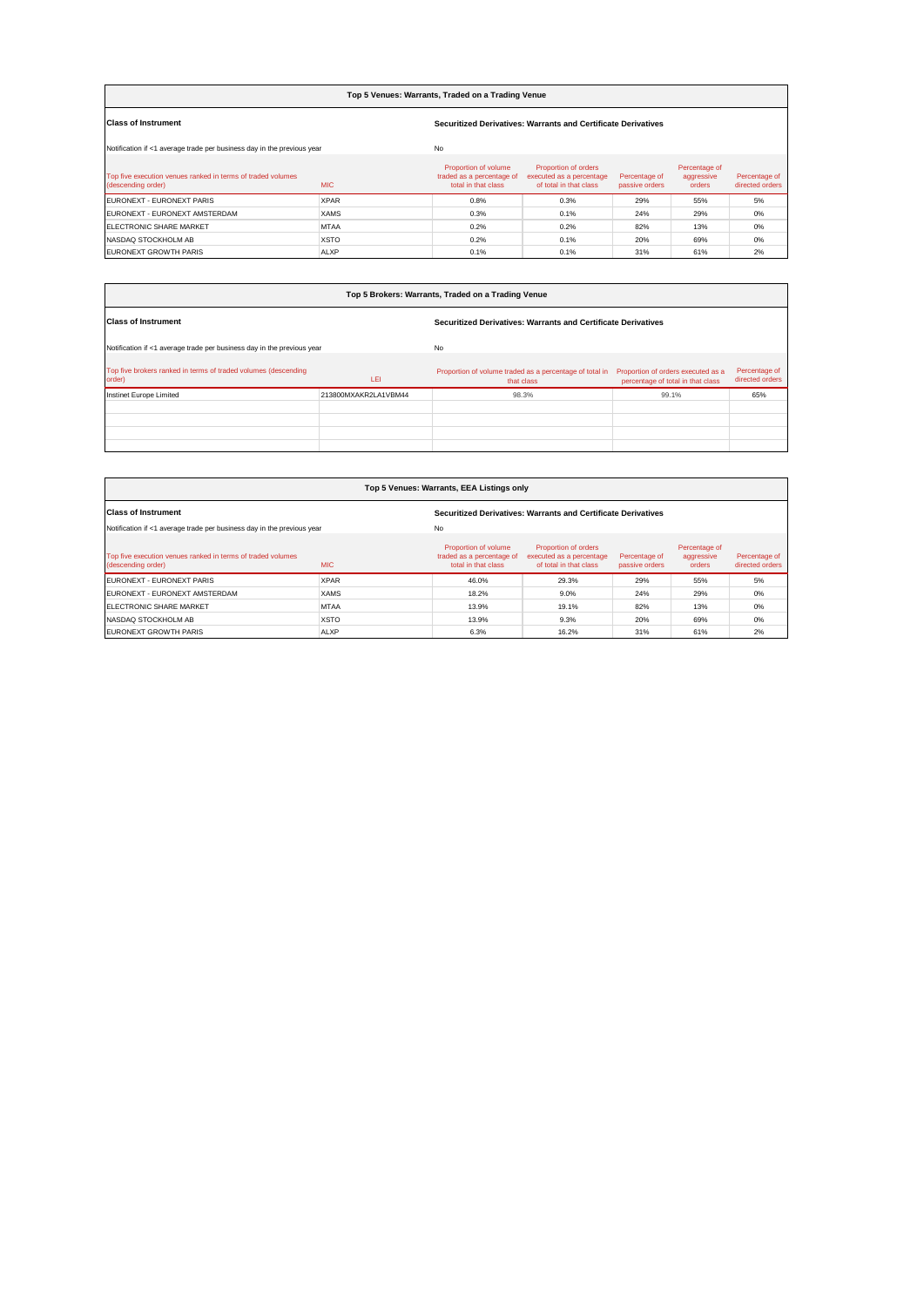| Top 5 Venues: Other Instruments, Traded on a Trading Venue                        |             |                                                                          |                                                                            |                                 |                                    |                                  |  |  |  |
|-----------------------------------------------------------------------------------|-------------|--------------------------------------------------------------------------|----------------------------------------------------------------------------|---------------------------------|------------------------------------|----------------------------------|--|--|--|
| <b>Class of Instrument</b>                                                        |             | <b>Other Instruments</b>                                                 |                                                                            |                                 |                                    |                                  |  |  |  |
| Notification if <1 average trade per business day in the previous year            |             | No                                                                       |                                                                            |                                 |                                    |                                  |  |  |  |
| Top five execution venues ranked in terms of traded<br>volumes (descending order) | <b>MIC</b>  | Proportion of volume traded<br>as a percentage of total in<br>that class | Proportion of orders<br>executed as a percentage<br>of total in that class | Percentage of<br>passive orders | Percentage of<br>aggressive orders | Percentage of<br>directed orders |  |  |  |
| EURONEXT - EURONEXT AMSTERDAM                                                     | <b>XAMS</b> | 16.4%                                                                    | 1.0%                                                                       | 40%                             | 56%                                | 41%                              |  |  |  |
| <b>IRISH STOCK EXCHANGE - MAIN SECURITIES MARKI XMSM</b>                          |             | 3.4%                                                                     | 4.5%                                                                       | 24%                             | 64%                                | 76%                              |  |  |  |
| EURONEXT - EURONEXT PARIS                                                         | <b>XPAR</b> | 0.8%                                                                     | 0.0%                                                                       | 69%                             | 31%                                | 81%                              |  |  |  |
| TURQUOISE EUROPE - DARK                                                           | <b>TOEM</b> | 0.7%                                                                     | 0.2%                                                                       | 27%                             | 39%                                | 41%                              |  |  |  |
| CITADEL CONNECT EUROPE - EU - SYSTEMATIC INT EUCC                                 |             | 0.7%                                                                     | 0.1%                                                                       | 0%                              | 100%                               | 0%                               |  |  |  |

|                                                                          |                      | Top 5 Brokers: Other Instruments, Traded on a Trading Venue           |                                                                         |                                  |  |  |  |  |
|--------------------------------------------------------------------------|----------------------|-----------------------------------------------------------------------|-------------------------------------------------------------------------|----------------------------------|--|--|--|--|
| <b>Class of Instrument</b>                                               |                      | <b>Other Instruments</b>                                              |                                                                         |                                  |  |  |  |  |
| Notification if <1 average trade per business day in the previous year   |                      | No                                                                    |                                                                         |                                  |  |  |  |  |
| Top five brokers ranked in terms of traded volumes<br>(descending order) | LEI                  | Proportion of volume traded as a percentage of total in<br>that class | Proportion of orders executed as a<br>percentage of total in that class | Percentage of<br>directed orders |  |  |  |  |
| Instinet Europe Limited                                                  | 213800MXAKR2LA1VBM44 | 75.5%                                                                 | 92.1%                                                                   | 5%                               |  |  |  |  |
|                                                                          |                      |                                                                       |                                                                         |                                  |  |  |  |  |
|                                                                          |                      |                                                                       |                                                                         |                                  |  |  |  |  |
|                                                                          |                      |                                                                       |                                                                         |                                  |  |  |  |  |
|                                                                          |                      |                                                                       |                                                                         |                                  |  |  |  |  |

| Top 5 Venues: Other Instruments, EEA Listings only                                |             |                                                                          |                                                                            |                                 |                                    |                                  |  |  |
|-----------------------------------------------------------------------------------|-------------|--------------------------------------------------------------------------|----------------------------------------------------------------------------|---------------------------------|------------------------------------|----------------------------------|--|--|
| <b>Class of Instrument</b>                                                        |             | <b>Other Instruments</b>                                                 |                                                                            |                                 |                                    |                                  |  |  |
| Notification if <1 average trade per business day in the previous year            |             | <b>No</b>                                                                |                                                                            |                                 |                                    |                                  |  |  |
| Top five execution venues ranked in terms of traded<br>volumes (descending order) | <b>MIC</b>  | Proportion of volume traded<br>as a percentage of total in<br>that class | Proportion of orders<br>executed as a percentage<br>of total in that class | Percentage of<br>passive orders | Percentage of<br>aggressive orders | Percentage of<br>directed orders |  |  |
| EURONEXT - EURONEXT AMSTERDAM                                                     | <b>XAMS</b> | 56.4%                                                                    | 8.2%                                                                       | 40%                             | 57%                                | 41%                              |  |  |
| <b>IRISH STOCK EXCHANGE - MAIN SECURITIES MARKI XMSM</b>                          |             | 11.8%                                                                    | 39.7%                                                                      | 24%                             | 64%                                | 76%                              |  |  |
| EURONEXT - EURONEXT PARIS                                                         | <b>XPAR</b> | 2.9%                                                                     | 0.3%                                                                       | 69%                             | 31%                                | 81%                              |  |  |
| TURQUOISE EUROPE - DARK                                                           | <b>TOEM</b> | 2.6%                                                                     | 1.3%                                                                       | 27%                             | 39%                                | 41%                              |  |  |
| CITADEL CONNECT EUROPE - EU - SYSTEMATIC INT EUCC                                 |             | 2.6%                                                                     | 1.3%                                                                       | 0%                              | 100%                               | 0%                               |  |  |

| Top 5 Brokers: Other Instruments, EEA Listings only                      |                      |                                                                       |                                                                         |                                  |  |  |  |  |  |
|--------------------------------------------------------------------------|----------------------|-----------------------------------------------------------------------|-------------------------------------------------------------------------|----------------------------------|--|--|--|--|--|
| <b>Class of Instrument</b>                                               |                      | <b>Other Instruments</b>                                              |                                                                         |                                  |  |  |  |  |  |
| Notification if <1 average trade per business day in the previous year   |                      | No                                                                    |                                                                         |                                  |  |  |  |  |  |
| Top five brokers ranked in terms of traded volumes<br>(descending order) | LEI                  | Proportion of volume traded as a percentage of total in<br>that class | Proportion of orders executed as a<br>percentage of total in that class | Percentage of<br>directed orders |  |  |  |  |  |
| Instinet Europe Limited                                                  | 213800MXAKR2LA1VBM44 | 15.5%                                                                 | 30.5%                                                                   | 78%                              |  |  |  |  |  |
|                                                                          |                      |                                                                       |                                                                         |                                  |  |  |  |  |  |
|                                                                          |                      |                                                                       |                                                                         |                                  |  |  |  |  |  |
|                                                                          |                      |                                                                       |                                                                         |                                  |  |  |  |  |  |
|                                                                          |                      |                                                                       |                                                                         |                                  |  |  |  |  |  |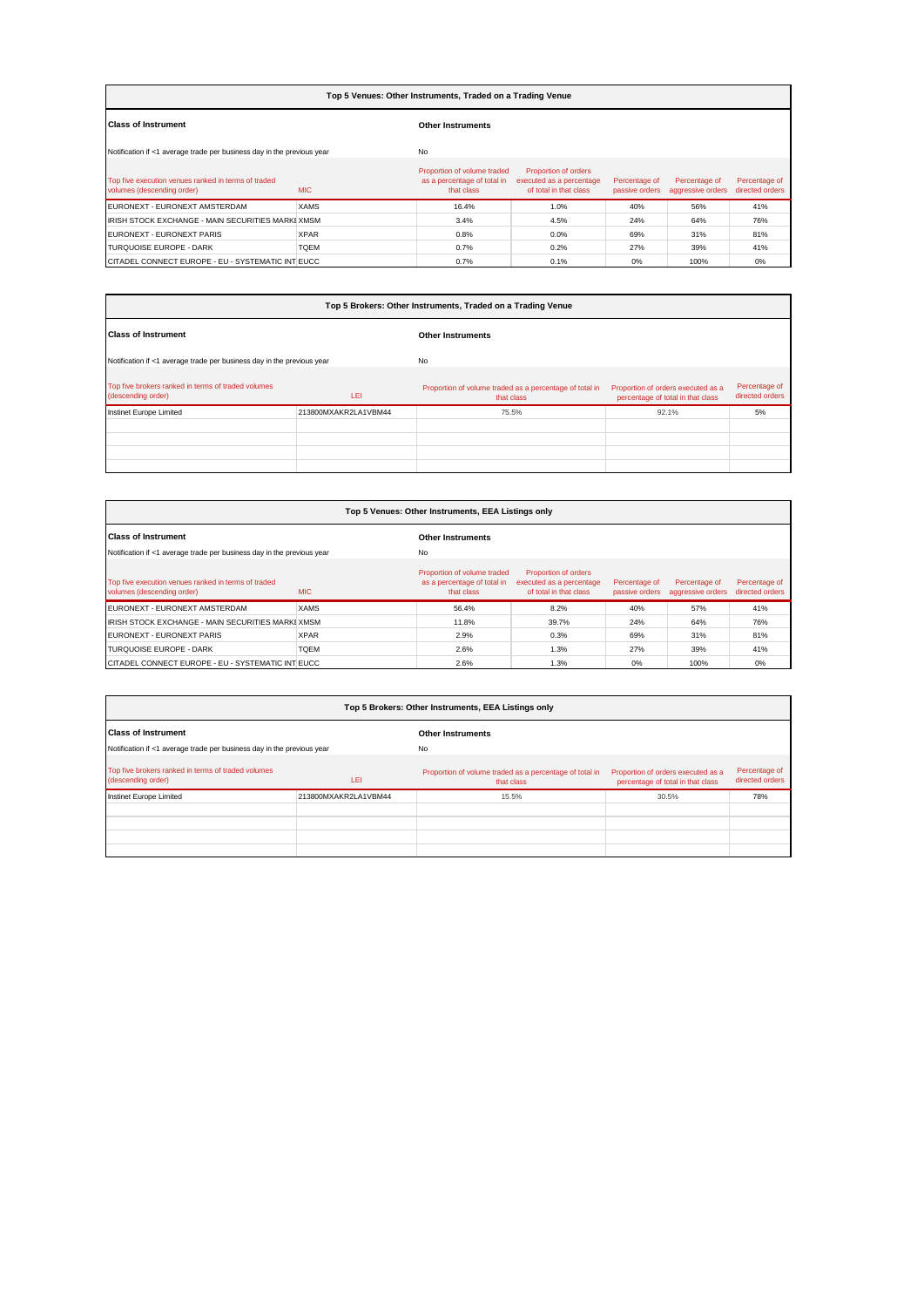| <b>Top 5 Brokers: Bonds</b>                                              |                      |                                                                       |                                                                         |                                  |
|--------------------------------------------------------------------------|----------------------|-----------------------------------------------------------------------|-------------------------------------------------------------------------|----------------------------------|
| <b>Class of Instrument</b>                                               |                      | <b>Debt Instruments: Bonds</b>                                        |                                                                         |                                  |
| Notification if <1 average trade per business day in the previous year   |                      | No                                                                    |                                                                         |                                  |
| Top five brokers ranked in terms of traded volumes<br>(descending order) | LEI                  | Proportion of volume traded as a percentage of total in<br>that class | Proportion of orders executed as a<br>percentage of total in that class | Percentage of<br>directed orders |
| Instinet Europe Limited                                                  | 213800MXAKR2LA1VBM44 | 100.0%                                                                | 100.0%                                                                  | 61%                              |
|                                                                          |                      |                                                                       |                                                                         |                                  |
|                                                                          |                      |                                                                       |                                                                         |                                  |
|                                                                          |                      |                                                                       |                                                                         |                                  |
|                                                                          |                      |                                                                       |                                                                         |                                  |